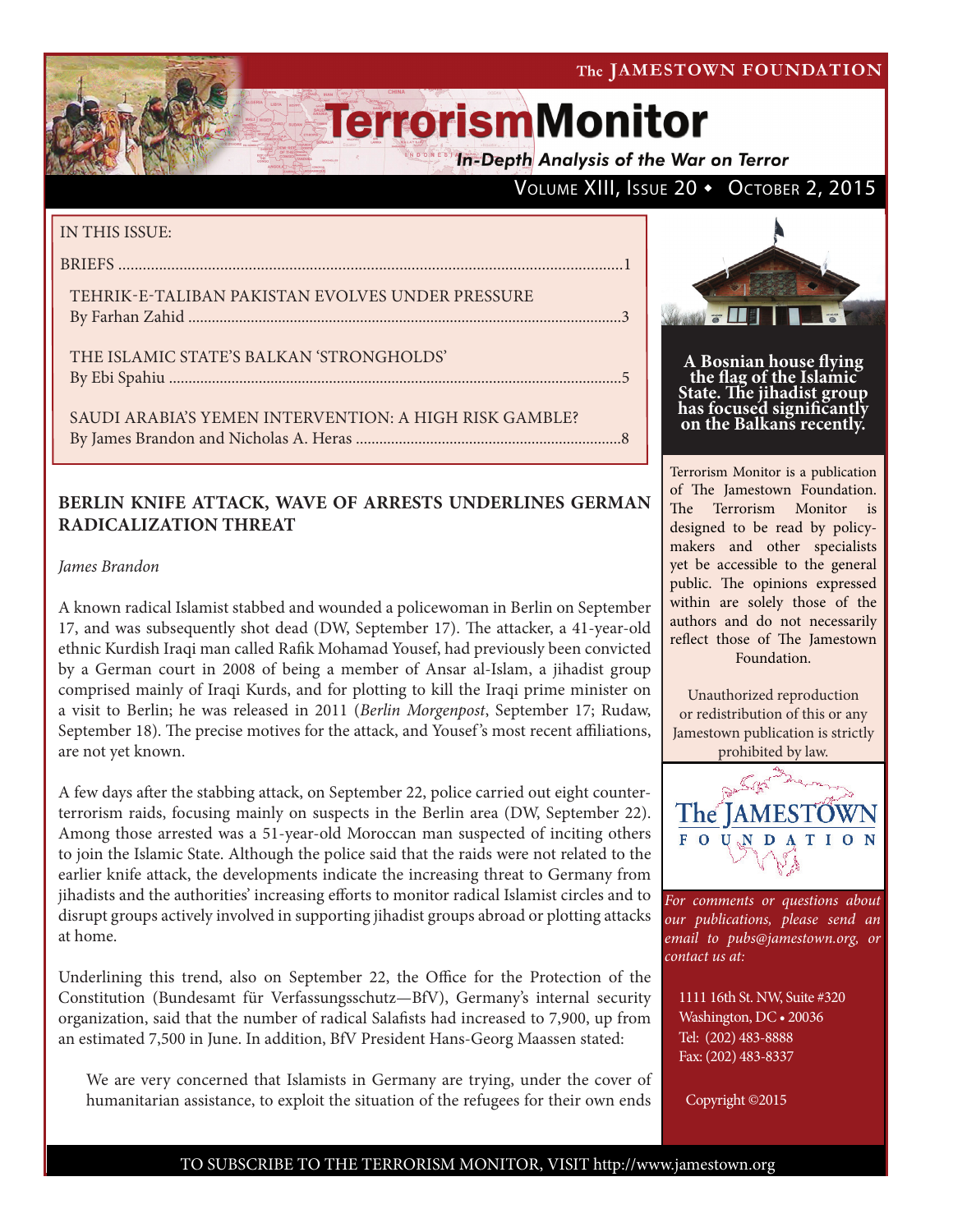TerrorismMonitor Volume XIII • Issue 20 • October 2, 2015

and to proselytize and recruit among asylum-seekers ([The Local,](http://www.thelocal.de/20150922/police-raid-berlin-sites-over-links-to-islamic-state) September 22).

In addition, Maassen provided updated figures on the number of German foreign fighters abroad, saying that an estimated 740 people had left Germany to join jihadists in Syria and Iraq; around one-third of these individuals have returned to Germany, and about 120 have been killed. The government has also begun prosecuting those who have returned from Syria, particularly those involved with the Islamic State. For instance, also in September, the authorities charged a 25-year-old German individual, known legally as "Nils D," for traveling to Syria to join the Islamic State in October 2013, and subsequently receiving firearms and explosives training (*[Berlin Kurier](http://www.berliner-kurier.de/politik---wirtschaft/kampf-gegen-den-is-mutmasslicher-is-terrorist-aus-dinslaken-angeklagt,7169228,31754586.html)*, September 9). He returned to Germany in November 2014, and was arrested two months later ([DW,](http://www.dw.com/en/german-police-arrest-alleged-islamic-state-terrorist/a-18183927) January 10).

Meanwhile, in the Middle East itself, Germany has continued to provide some of the most significant European support for forces fighting against the Islamic State (particularly the Kurds), most recently training Iraqi peshmerga forces on mitigating chemical weapon attacks ([Rudaw,](http://rudaw.net/english/kurdistan/180920152) September 18). This came after the government confirmed instances of the Islamic State using mustard gas against Kurdish fighters. Adding urgency to both the German government's efforts in Iraq and its actions against the growing number of Islamist radicals at home is the flow of migrants and refugees expected into Germany in the coming months and years from mainly Muslim parts of the Middle East; an estimated 800,000 people will arrive this year (*[Der Spiegel](http://www.spiegel.de/international/europe/top-german-immigration-official-on-influx-of-syrian-refugees-a-1050685.html)*, August 31). To date, Germany has generally been more successful in integrating Muslim immigrants than other European countries. However, this is partly because up until now the vast majority of German Muslims have generally originated in relatively more developed countries with a long history of secularism, such as Turkey, Iraqi Kurdistan and a range of Balkan states; the flow of new migrants from Iraq, Syria and elsewhere, including states without a similarly strong secular tradition, will undoubtedly pose new challenges to the German government, including in the sphere of political radicalization.

### **VICTORY OVER BOKO HARAM CONTINUES TO ELUDE NIGERIA**

#### *James Brandon*

Nigeria's conflict with the Boko Haram Islamist militant group continues to be marked by a mix of successes and setbacks, with the group continuing to prove itself an adaptable and wily adversary. For instance, in the last few weeks, the government has scored a number of considerable localized victories against the group. On September 23, the government announced that its troops had continued to advance against Boko Haram in parts of Borno State, the longstanding heartland of the group's Islamist insurgency. The government claimed to have captured the group's "kingpin" in the area, Bulama Modu, arrested 43 suspected militants, freed 241 women and children being held prisoner by the militants and seized arms and ammunition (*[Premium](http://www.premiumtimesng.com/news/headlines/190512-boko-haram-kingpin-42-other-terrorists-arrested-nigerian-army.html)  [Times](http://www.premiumtimesng.com/news/headlines/190512-boko-haram-kingpin-42-other-terrorists-arrested-nigerian-army.html)* [Abuja], September 23). Separately, across the border in northern Cameroon on the same day, Cameroonian forces said they had killed 17 suspected militants in a series of operations (*[Punch](http://www.punchng.com/news/cameroonian-troops-kill-17-boko-haram-militants/)* [Lagos], September 23).

Simultaneously, the Nigerian government has continued to give the impression that the defeat of the group is imminent. A senior presidential advisor, on September 23, tweeted a message ascribed to the country's president, Muhammadu Buhari, that: "Boko Haram's reign of terror in parts of the country will be finally over very soon as the ongoing military onslaught against the terrorist sect will continue relentlessly until total victory is achieved" ([Twitter,](https://twitter.com/GarShehu/status/646670452031647744) September 23; *[Punch](http://www.punchng.com/news/boko-harams-days-are-numbered-buhari/)* [Lagos], September 23). Similar rhetoric has come from the ministry of defence. Colonel Rabe Abubakar, the ministry spokesperson, in response to an apparent audio message released by Boko Haram leader Abubakr Shekau, said that: "Our candid advice to Shekau or his ghost, cohorts or impersonators is to toe the line of their fellow comrades and surrender now as there is no more hiding place for him or his criminal gang to operate freely," adding that the "era of cheap propaganda is over and in no distance time Nigerians and the whole world will know who is saying the truth" (*[Premium Times](http://www.premiumtimesng.com/news/headlines/190468-nigerian-military-replies-boko-haram-leader-shekau.html)* [Abuja], September 22).

On the ground, however, evidence of solid Nigerian gains against Boko Haram are harder to find. On September 20, the group carried out one of its most significant attacks in months, killing around 85 people in the northeast city of Maiduguri, in Borno State (*[Vanguard](http://www.vanguardngr.com/2015/09/85-dead-in-boko-harams-deadliest-attacks-since-buhari-took-over/)* [Lagos], September 21). The attacks mainly targeted a mosque and people watching a football game on television. In further evidence that the group remains strong in Borno State, the government banned the use of cars, public transportation, donkeys and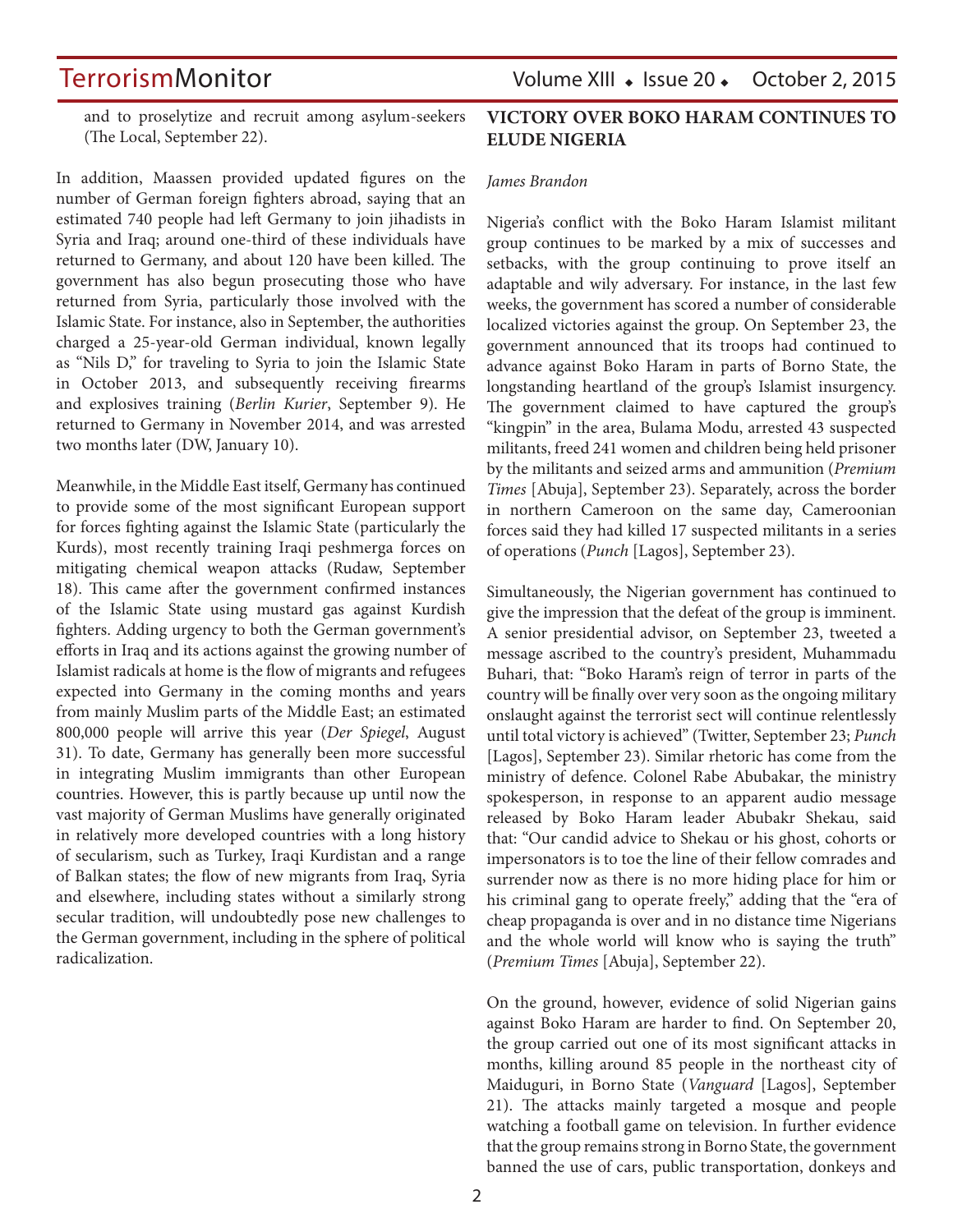camels in the state over the Eid al-Adha Islamic holiday in order to reduce the potential for militant attacks [\(BBC](http://www.bbc.co.uk/news/world-africa-34345953), September 24). Moreover, in addition, between July and August, the Nigerian authorities arrested 20 suspected Boko Haram leaders in southern parts of the country, suggesting that the group may be planning to extend its operations to these regions, including the economically critical city of Lagos, which have largely been unaffected by the conflict so far. A Department of State Service (DSS) spokesman said that "the sudden influx of Boko Haram members into Lagos State points to the determination of the sect to extend its nefarious terrorist activities to the state and in fact, other parts of the country" (*[This Day Live](http://www.thisdaylive.com/articles/dss-arrests-20-suspected-boko-haram-leaders/218953/)* [Lagos], August 31). In a further indication that the government's offensive is not going entirely as well as advertised, the government has also floated the idea of negotiating with the group, or potentially releasing some prisoners, in return for the release of the schoolgirls who were kidnapped from Chibok in May 2014 (*[Punch](http://www.punchng.com/news/we-are-negotiating-with-bharam-says-buhari/)* [Lagos], September 16; *[The Nation](http://thenationonlineng.net/should-govt-negotiate-with-boko-haram/)* [Lagos], September 22).

Volume XIII • Issue 20 • October 2, 2015

## **Tehrik-e-Taliban Pakistan Evolves Under Pressure**

#### *Farhan Zahid*

The recent attack by Tehrik-e-Taliban Pakistan (TTP) on a Pakistan Air Force (PAF) camp at Badaber, located 10 miles from Peshawar, fully displayed the jihadist group's professional, yet highly violent, nature. Dressed in uniforms of the Frontier Constabulary (a paramilitary force), 14 militants breached the security parameter of the PAF camp and then entered from two different points in the early hours of September 18. The resulting battle went on for two hours and left at least 28 military personnel and all 14 attackers dead (*[News International](http://www.thenews.com.pk/article-197818-PAF-base-camp-under-armed-attack-in-Peshawar)*, September 18). Later, five of the dead militants were identified; two of whom were from the Swat district of Khyber-Pakhtunkhwa province while three came from the tribal areas where the camp was located (*[Dawn](http://www.dawn.com/news/1208200)*, September 19).

The attack is the first time an air force camp (as opposed to an airbase) has been targeted by militants. However, PAF airbases have long been repeatedly targeted by TTP and associated groups, and long before the government launched its Operation Zarb-e-Azb anti-militant campaign in June 2014. For instance, PAF Base Kamra, in Punjab province, was targeted by Islamist militants in 2007 (*[Dawn](http://www.dawn.com/news/279832/suicide-bombing-hits-children)*, December 11, 2007). A likely reason for the TTP's attacks on PAF facilities is the air force's role in military campaigns against the TTP in the country's tribal areas. The rugged terrain of the tribal areas, the epicenter of the Islamist insurgency, provides formidable cover for TTP militants, and as a result, PAF bombardments are often the only way for the military to progress in its operations, often causing considerable collateral damage in the process. Of the 11 active flying bases of Pakistan Air Force, five have been attacked in last ten years, whereas another three airports (Karachi, Peshawar and Quetta) have also been targeted.

Militant attacks on the air force, although not seriously disrupting government operations, have nonetheless imposed a considerable toll on air force personnel and finances. For instance, an attack on PAF Base Mushaf in Sarghoda district killed 11 officers in 2007 (*[Dawn](http://www.dawn.com/news/273990/seven-paf-officers-among-11-dead-in-suicide-attack)*, November 2, 2007). A Pakistan Navy airbase (PNS Mehran) in Karachi was also targeted by TTP in 2011, resulting in the destruction of three PC-3 Orion maritime reconnaissance aircraft and the killing of 18 Pakistan Navy personnel (*[Express Tribune](http://tribune.com.pk/story/173888/blast-on-dalmia-road/)*, May 23, 2011). In another spectacular attack by TTP militants, at PAF Base Kamra in 2012, the attackers destroyed one Saab 2000 Erieye aircraft fitted with an Airborne Early Warning &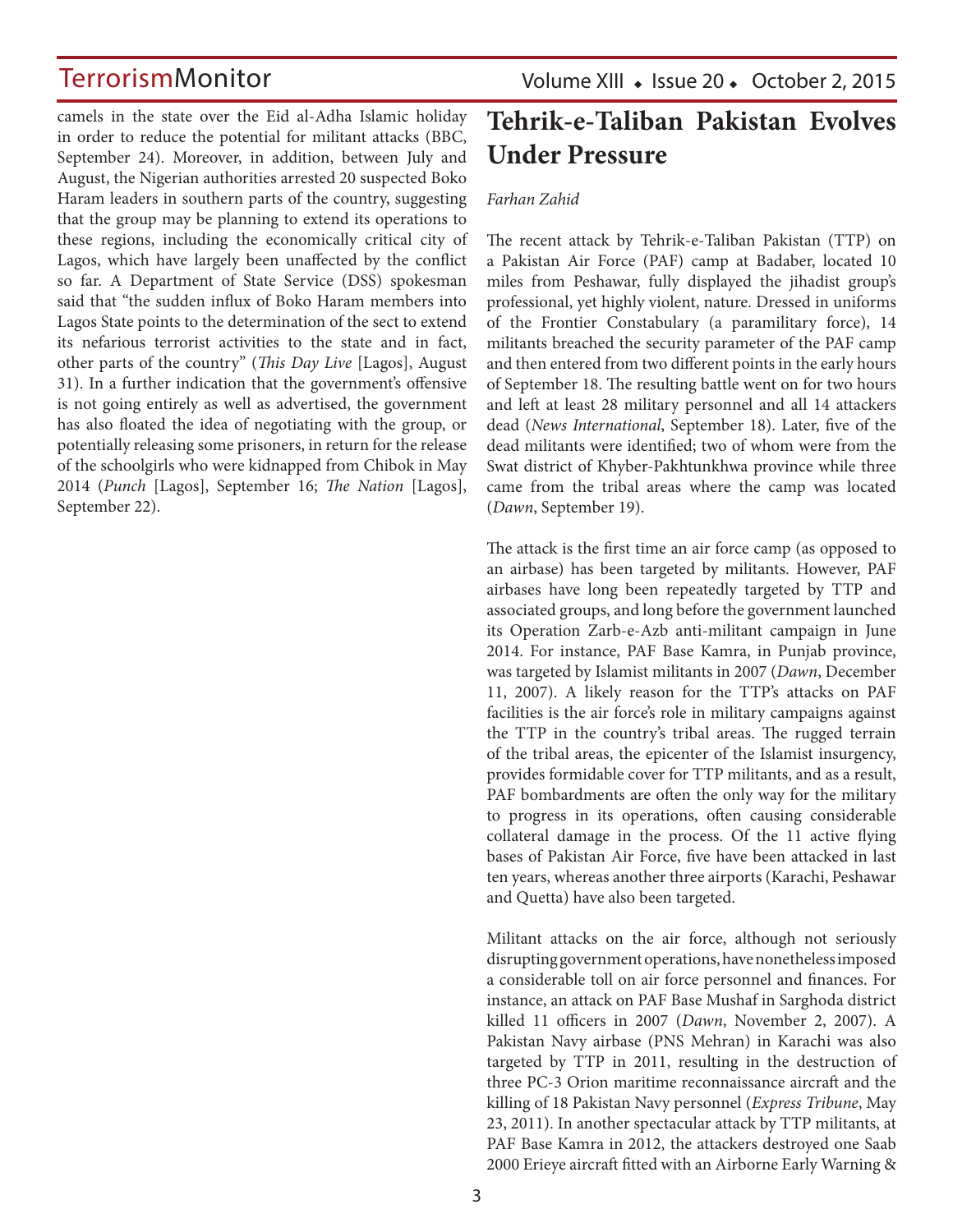TerrorismMonitor Volume XIII • Issue 20 • October 2, 2015

Control System (AEW&C) and severely damaged the other one (*[News International](http://www.thenews.com.pk/Todays-News-2-159025-Tax-payers-kept-in-the-dark-about-loss-of-plane-worth-$250m)*, February 9, 2013). In addition, the TTP launched its most well-coordinated attack to date in 2014, simultaneously attacking two PAF bases (PAF Base Khalid and PAF Base Samungli), killing 12 people (*[Dawn](http://www.dawn.com/news/1125310)*, August 15, 2014).

#### **TTP Bounces Back**

Due to the government's on-going Operation Zarb-e-Azb military operation in North Waziristan, the TTP recently appeared to have lost its momentum due to scores of Islamist militants being killed or arrested by the government. [1] The spectacular nature of the attack on Badaber PAF Camp, however, showed that the TTP remains capable and has caused the public to question the success of the ongoing military operation. Indeed, it can be argued that, in some senses, the government's military operations have strengthened the region's fractious jihadist organizations by forcing them to put aside their differences and work together.

The TTP has never been monolithic. It comprises more than 42 Islamist-tribal groups and some groups from mainland Pakistan, such as the Punjabi Taliban. [2] The broadness of the TTP's coalition also presents challenges, however, and has threatened the group's cohesion. For instance, after the death of its former amir Hakimullah Mehsud in a U.S. drone strike in November 2013, the jihadist leaders of several key TTP factions failed to reach a consensus over who should head the group. The resulting decision to eventually select Fazlullah (a.k.a. Fazal Hayat) as the new amir of TTP annoyed many as he was not from the tribal areas, hailing instead from the Buner district of Khyber-Pakhtunkhwa province. Despite having led an Islamist insurgency in Swat and adjoining districts in Khyber-Pakhtunkhwa province in 2008-2009, he was not unanimously accepted as new amir, leading to further fragmentation of the TTP. However, ironically, the government's commencement of the Zarb-e-Azb operation in North Waziristan district, and supplementary operations in other districts of tribal areas, served to soften the TTP's differences over the leadership and to bind these groups together against a common enemy.

In addition, Fazlullah carrying out the December 16, 2014 attack on the Army Public School in Peshawar, in which 141 people (a large number of them children) were killed, outclassed all other competing jihadist groups, and Fazlullah thereby proved his mettle to rule TTP. Other groups, most importantly the Jamaat ul-Ahrar group, led by Omar Khalid Khorasani, led then sued for reconciliation, leading to Khorasani pledging allegiance to Fazlullah. As a result, in March 2015, Ehsanullah Ehsan, the spokesperson of Jamaat

ul-Ahrar, issued a statement confirming the merging of TTP factions:

We congratulate the *Ummat-e-Muslima* [the Muslim community] in common and especially the mujahideen of Pakistan for the coalition of strong jihadist groups, Tehrik-e-Taliban Pakistan Jamaat ul-Ahrar, Tehrik-e-Lashkar-e-Islam and Tehrik-e-Taliban on one name Tehrik-e-Taliban Pakistan against the *taghooti* [satanic], infidel, democratic, unIslamic system and the Na-Pak *Murtad* [a Muslim who rejects Islam] Army. [3]

In addition, Lashkar-e-Islam's amir, Mangal Bagh Afridi, merged his organization with the TTP in March, and pledged allegiance to Fazlullah. This was partly in the response to the government's Operation Khyber I, which was directed against his strongholds of Tirah Valley and Bara in Khyber District. The TTP's spokesperson, Ehsanullah Ehsan, endorsed the alliance as creating what he termed the "mujahideen of Pakistan" (*[Dawn](http://www.dawn.com/news/1169243)*, March 13).

#### **Conclusion**

While the military operations Khyber I (concluded) and Zarb-e-Azb (on-going) have achieved many successes, such as killing a large number of militants and putting such groups on the back foot, there have also been unexpected disadvantages of the operations. For instance, in response to the government's military pressure, Islamist militants are now resolving their differences and forming alliances, and are also committing attacks on high-profile targets, such as the school in Peshawar and on Badaber PAF camp, in an effort to prove their continued abilities. In particular, the merger of Lashkar-e-Islam into the TTP and the reconciliation between two major factions of TTP are two major recent developments that threaten to empower the group further. In addition, the government's various operations have only been able to restrict the space for Islamist militants to operation in rather than deny it complete; there is also the fact that no senior militant leaders have yet been killed or arrested, making it is easier for these groups to bounce back once government pressure is removed. The latest attack on a highly secured PAF camp displays the militants' reinvigorated abilities and their continuing resolve to target the state, sending a clear message that the TTP is a still a force to be reckoned with.

*Farhan Zahid writes on counter-terrorism, al-Qaeda, Pakistani al-Qaeda-linked groups, Islamist violent non-state actors in Pakistan, militant landscapes in Pakistan and the Afghan Taliban.*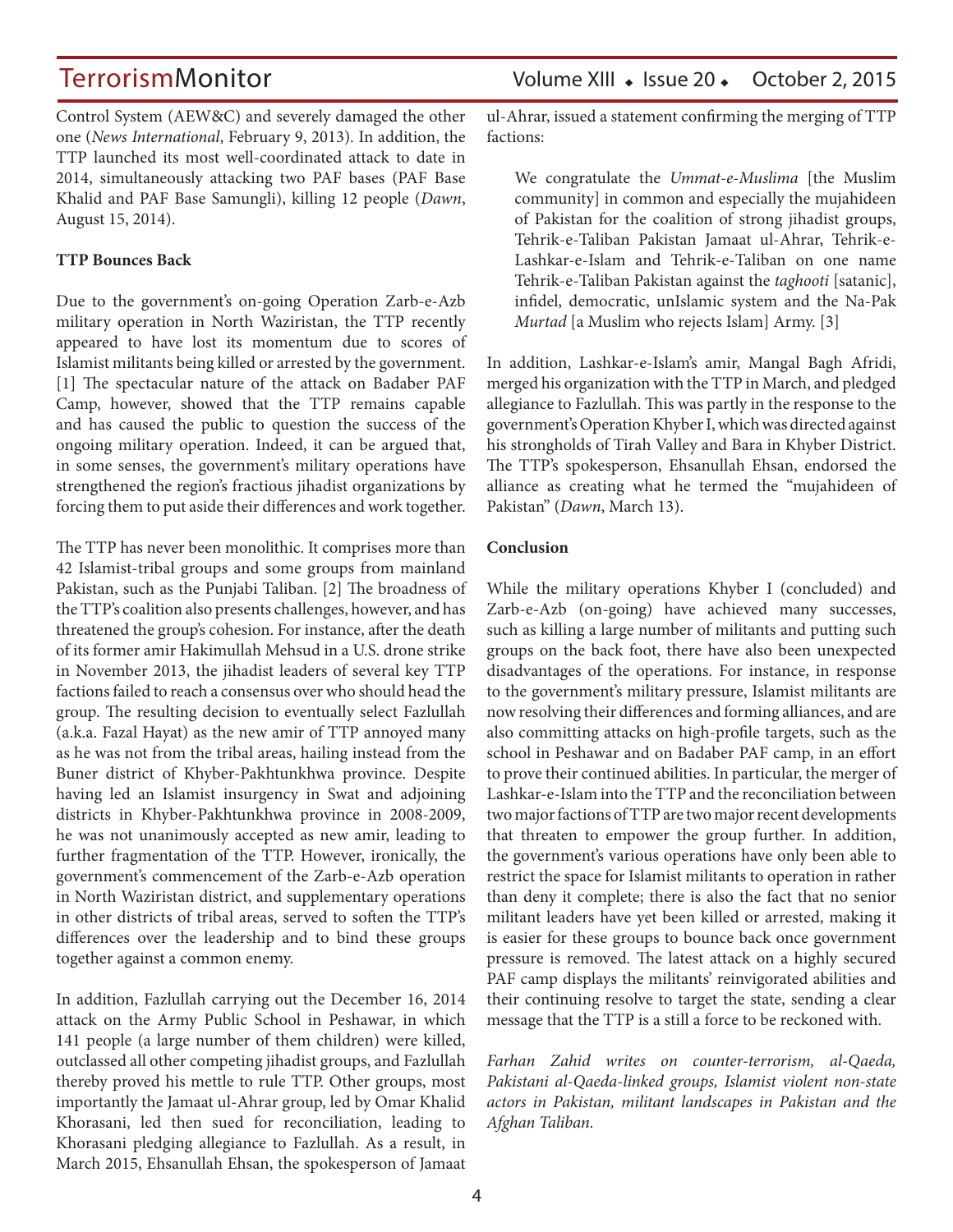**Notes** 

1. According to official figures released by the Pakistani military's press and media department, Inter-Services Public Relations, between June 2014 and June 2015, 2,763 terrorists have been killed, 837 hideouts of terrorists destroyed, 253 tons of explosives captured and 18,087 weapons recovered. 347 officers and soldiers of Pakistan Army were also killed during the operation. For details please see, "2,763 terrorists killed in Operation Zarb-e-Azb", *The Express Tribune*, June 14, 2015, [http://tribune.com.pk/](http://tribune.com.pk/story/903282/2763-terrorists-killed-in-operation-zarb-e-azb/) [story/903282/2763-terrorists-killed-in-operation-zarb-e](http://tribune.com.pk/story/903282/2763-terrorists-killed-in-operation-zarb-e-azb/)[azb/.](http://tribune.com.pk/story/903282/2763-terrorists-killed-in-operation-zarb-e-azb/)

2. Other notable groups in the TTP include Lashkar-e-Jhangvi (LeJ), Harkat-ul Mujahideen (HuM), Harkat ul Jihad ul Islami (HuJI) and Jaysh-e-Mohammad (JeM). 3. "A Profile of Omar Khalid Khurasani: Emir of Jamaatal Ahrar," FATA Research Centre, July 2015, [http://frc.com.pk/](http://frc.com.pk/wp-content/uploads/2015/07/Omar-Khalid1-2.pdf) [wp-content/uploads/2015/07/Omar-Khalid1-2.pdf](http://frc.com.pk/wp-content/uploads/2015/07/Omar-Khalid1-2.pdf).

Volume XIII · Issue 20 · October 2, 2015

## **The Islamic State's Balkan 'Strongholds'**

### *Ebi Spahiu*

To the Islamic State militant group, foreign fighters from the Balkans have particular importance due to their historical ties to Islam, their homelands' proximity to other Western Europe and because ethnic disputes in the region remain close to the surface. A video released in June 2015 by the organization's al-Hayat media center, for instance, emphasizes the strategic importance of the Balkan Peninsula to the Islamic State by lengthily analyzing the historical significance Balkan Muslims purportedly had in defying "European crusaders" during the Ottoman Empire, as well as enduring hardships during Enver Hoxha's and Josip Broz Tito's Communist regimes in Albania and Yugoslavia respectively. [1] In the last issue of Dabiq, the Islamic State's English language magazine, the jihadist organization again continued to refer to the importance of the Balkans and also calls for its followers in the region to conduct lone wolf attacks. [2]

The region's Muslim communities in Albania, Kosovo and Bosnia still largely practice a moderate vision of Islam, based on Hanafi jurisprudence and Sufi traditions inherited from decades of Ottoman rule. However, Saudi-led efforts following the fall of the region's communist regimes have attempted to make the Balkans a bastion of Salafist and Wahhabist doctrines and practice. One outcome of this process is that in the last two years, over 1,000 foreign fighters from the Western Balkans have joined the Islamic State in Syria and Iraq ([Illyria Press,](http://illyriapress.com/batalioni-i-ballkanit-me-1000-luftetare-ne-siri/) August 7). These recruits come from Muslim communities throughout the region, including Albania, Kosovo, Bosnia and Herzegovina, Serbia and Montenegro.

During the past year, the authorities in the region have conducted a series of arrests of groups and individual imams purportedly involved in inspiring and facilitating the flow of foreign fighters to the Islamic State. In Albania, for instance, the authorities undertook a series of security operations in March 2014 against an alleged network of recruiters based in two mosques on the outskirts of the capital Tirana, and arrested nine individuals on grounds of facilitating recruitment for terrorism, financing of terrorist activities. These included two imams allegedly instrumental in radicalizing the group's followers. In addition, since August 2014, the security authorities in Kosovo have arrested and questioned over 100 individuals during investigations into the recruitment of young Albanian men and women from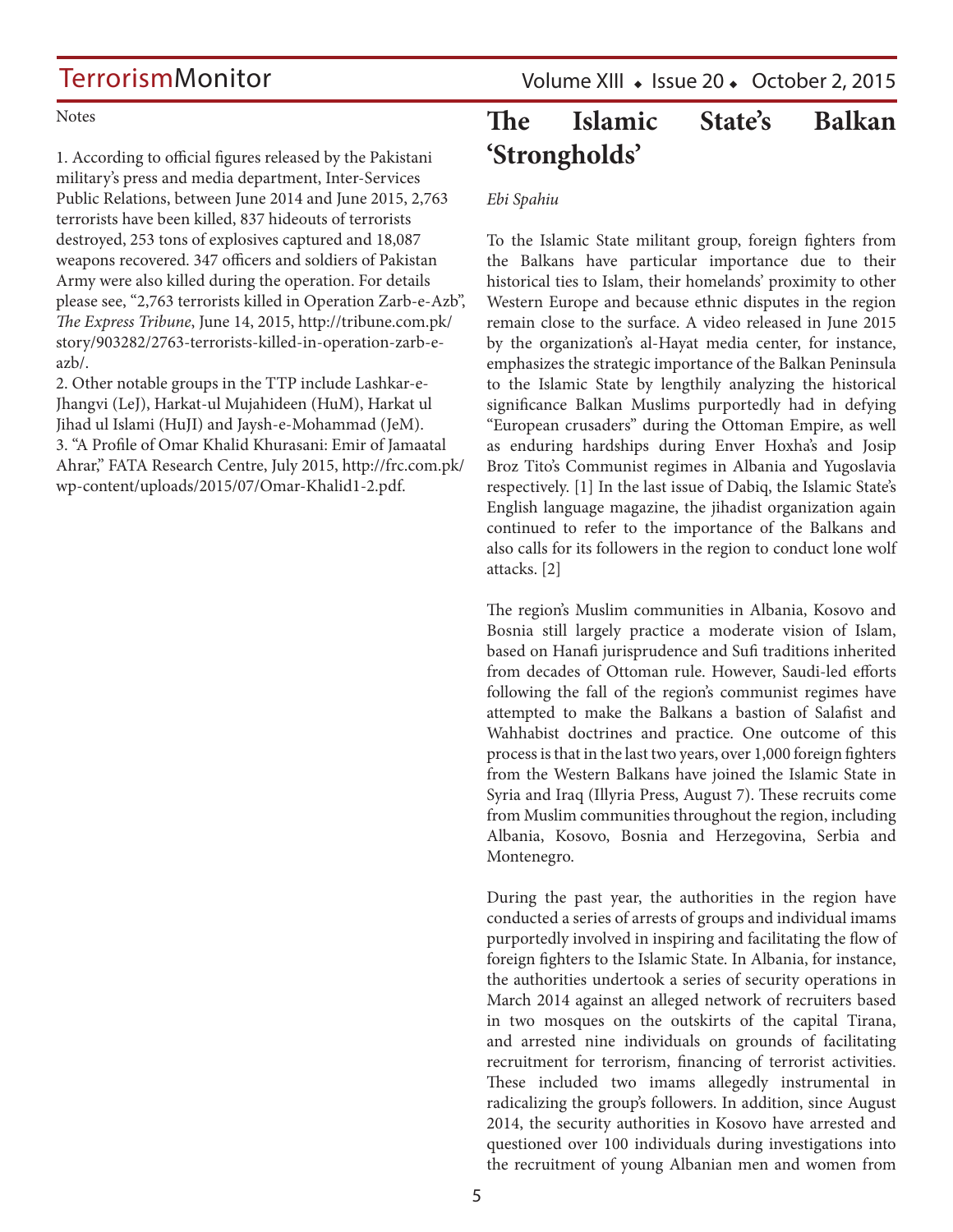Kosovo to the Islamic State (*[Gazeta Express](http://www.gazetaexpress.com/lajme/kerry-shkaterruam-celulat-e-isisit-ne-kosove-75362/)/?archive=1)* [Prishtina], January 17). Similar operations have been conducted in Macedonia, Bosnia and Serbia against individuals accused of involvement in militant recruitment on behalf of the Islamic State. Although most of these policing operations have proved successful in identifying and isolating the main lines of militant recruitment, questions remain over the continuity of hardline religious doctrine in these areas and ways it is being utilized to establish strongholds of support among smaller communities in the countries most affected. Even though most countries in the region remain keen to join the European Union (EU), high levels of corruption, organized crime and a weaker and less appealing EU have created an environment where hardline ideologies can spread, especially in countries with predominantly Muslim populations, such as Kosovo or Bosnia. The lack of preventative measures against this radical upswing may potentially make religious radicalism one of the region's greatest security threats, alongside organized crime.

#### **Islamic State 'Strongholds'**

Weak governance and poor rule of law, and a corresponding limited government presence in remote areas, is a problem common to many Balkan countries. Communal anger over high levels of unemployment and extensive government corruption has been further stoked by a widespread dissatisfaction with a prolonged EU integration process. These elements have accordingly become the centerpiece of the grievance narrative that many Islamist leaders have promoted in order to gain local support and fuel anti-Western and anti-government sentiments among their followers. In addition, this dissatisfaction with the status quo also explains the gradual increase in people from Kosovo and Albania migrating to Western Europe in hopes of finding employment. For instance, Albanian migrants rank third after Syrians and Afghans seeking asylum in Germany (*[Panorama](http://www.panorama.com.al/eurostat-shqiptaret-te-tretet-si-azilkerkues-pas-sirise-e-afganistanit/)* [Tirana], September 19).

As state institutions lack credibility, radical imams and similar groups are filling the vacuum, while additionally replacing moderate religious leaders and other societal actors in these communities. Several testimonies from local civil society groups based in northeastern Albania, for instance, describe the rapid transformation of local religious life and an increased commitment towards following imams among youths, whose lives are increasingly shaped by religious doctrine in the absence of a strong school system and meaningful employment opportunities. [3] Similarly, a recent report found that youth in Kosovo are also becoming increasingly conservative, while their main reference points for spiritual and intellectual guidance are also imams [*Tema*

### TerrorismMonitor Volume XIII • Issue 20 • October 2, 2015

[Tirana], August 10). While religiosity was already an integral component of a society that has historically promoted peaceful co-existence between religions, many in Kosovo have gradually embraced Salafist and Wahhabist ideologies, leading to a shift in their views and attitudes, while hundreds of religious hardliners from Kosovo have also joined the Islamic State in recent years. Kacanik, a small town in Kosovo near the border with Macedonia, is a particular example of where radical religious rhetoric has flourished and despite recent efforts to curb its influence, many radical imams in the area are still able to carry on giving sermons to radical youth despite being in hiding from the authorities (*Telegrafi* [Prishtina], September 1, *[Telegraph](http://www.telegraph.co.uk/news/worldnews/europe/kosovo/11818659/Inside-Kacanik-Kosovos-jihadist-capital.html)*, August 23).

In addition to Balkan youths' changing approach to religion, hardliners sympathetic to the Islamic State have apparently also established a physical presence in the region by purchasing vacant real estate along the former lines of contact between the local warring factions in the 1990s conflicts. This has been particularly visible in Bosnia, where these types of properties are often in badly damaged remote areas that have been abandoned by state authorities (*Avaz* [Sarajevo], May 28). According to another report, this one on Bosnian fighters in Syria*,* these types of purchases are common among local Salafists, and many known Islamic State foreign fighters from Bosnia have visited these villages in the past. [4] Current communities inhabiting these villages do not shy from advertising their support for the Islamic State, either via flying the group's flags or through displaying other symbols of the group (Localno [Skopje], May 28).

#### **Organized Crime and Religious Radicalism**

Although most regional security officials and security experts treat the threats posed by religious extremism and organized crime as separate concerns—growing out of separate networks—there are strong possibilities that these two elements may combine in future, as Islamist groups, such as the Islamic State, attempt to establish their presence in other parts of Europe. Throughout the past year, for instance, there have been several media reports and events that reflect that such combination is possible in a region marked by trafficking, prostitution and political links to organized crime.

This emerging nexus between criminals and religious radicals is particularly visible in Lazarat, a village in southern Albania infamous for its production and export of cannabis. There have been several instances of unrest in the area, with authorities issuing arrest warrants for five young men allegedly responsible for a series of explosions near Lazarat in March, which resulted in no reports of death or injuries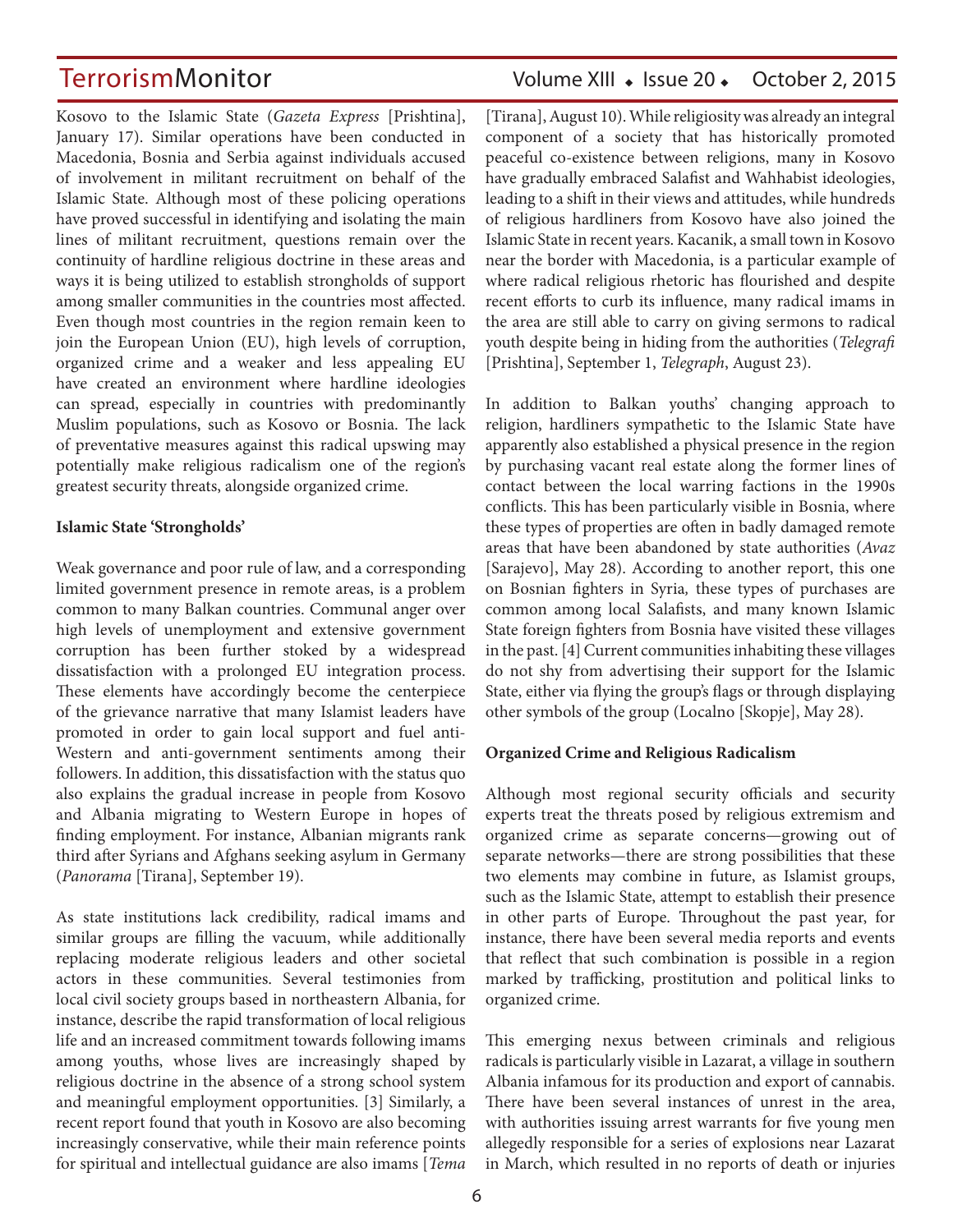(BalkanWeb, May 23). Facebook profiles in the name of the five men showed that they were vocal supporters of the Islamic State, but also led glamorous lives, involving expensive cars and Mediterranean trips, despite outstanding domestic and international arrest warrants. Arbion Aliko, one of the main individuals involved, was apprehended in June, following a shootout between the young men and police, on charges of carrying out acts for terrorist purposes and over the killing of Ibrahim Basha, a special forces officer on duty in Lazarat. According to a Facebook profile in Aliko's name, which was later taken down, he expressed his admiration for Lavdrim Muhaxheri (an infamous Albanian-Kosovar jihadist with the Islamic State), and other known Albanian jihadists reportedly fighting for the jihadist organization. Aliko had also repeatedly called for action to take back Lazarat from state control. [5]

Although direct links between organized criminal groups and IS supporters in Albania were denied by the authorities, these events exposed the potential for organized crime to converge with religious radicalism and violent extremism in Albania (BalkanWeb, June 29). The events in Lazarat shocked public opinion in Albania, but they also suggest the possible emergence of other nexuses between radicals and active criminal groups elsewhere in the country. Albania has a long history of being a transit and destination country for cannabis, heroin and cocaine, and also has long been considered a source country for cannabis going to EU countries. The Albanian government has sought to tackle this problem; for instance, in 2014, Albanian police undertook a massive raid on Lazarat that was intended to end the village's production and export of cannabis to Western Europe. However, although Albania's interior minister, Saimir Tahiri, has recently claimed that almost all marijuana plants in northern and southern parts of the country, which are particularly known for their high production of cannabis, were destroyed as a result of police operations, questions remain over who managed these areas and profited from their lucrative revenues ([Fax](http://fax.al/read/news/1233544/10232075/antidroga-nje-histori-suksesi-tahiri-ja-shifrat-e-aksionit) [Tirana], August 16). On the other hand, for hundreds of local residents, drug production is a valuable source of income in the absence of other employment opportunities, and the destruction of these plantations poses an economic threat to them due to the lack of alternatives. These areas are particularly vulnerable to the influence of radical religious leaders, as well as criminal groups that still maintain their own influence, in absence of police control and weak institutions. This situation illustrates that efforts to tackle the drugs trade also risk boosting radicalization.

#### **Conclusion**

Convergences between organized crime groups and traditional terrorist organizations are nothing new. Frequent evidence of direct linkages is seen between terrorist organizations and criminal networks who seek to capitalize upon each others' skills and assets, despite divergences in ideologies and objectives. For instance, the U.S. National Security Council has said that "today's criminal networks are fluid, striking new allegiances with other networks around the world and engaging in a wide range of illicit activities, including cybercrime and providing support for terrorism." [6] Although details of direct links between the Islamic State and organized groups in Albania, especially since the recent events in Lazarat, are not confirmed, the rampant corruption in all sectors of society, including the judiciary, and allegations of prostitution and drug links to the political establishment mean that Albania and the rest of the Balkan region are particularly vulnerable to extremist groups looking to establish their presence in Europe. In addition, according to several unofficial sources, in Albania in particular, political polarization and electoral fraud have led religious leaders to support particular political agendas in exchange for delivering votes, thus leading to the willingness of authorities and politicians to overlook illicit activities that these individuals may be involved in. This underlines that high levels of corruption at administrative and political levels in affected Balkan countries can create additional vacuums in which religious radicalism can take hold, potentially increasing threats not only in the region itself but also further afield.

*Ebi Spahiu is a researcher on Central Asian and Western Balkan Affairs, focusing on gender and religious extremism.*

#### Notes

1. See: [http://jihadology.net/2015/06/04/al-](http://jihadology.net/2015/06/04/al-%E1%B8%A5ayat-media-center-presents-a-new-video-message-from-the-islamic-state-honor-is-in-jihad-a-message-to-the-people-of-the-balkans/)

[%E1%B8%A5ayat-media-center-presents-a-new-video](http://jihadology.net/2015/06/04/al-%E1%B8%A5ayat-media-center-presents-a-new-video-message-from-the-islamic-state-honor-is-in-jihad-a-message-to-the-people-of-the-balkans/)[message-from-the-islamic-state-honor-is-in-jihad-a](http://jihadology.net/2015/06/04/al-%E1%B8%A5ayat-media-center-presents-a-new-video-message-from-the-islamic-state-honor-is-in-jihad-a-message-to-the-people-of-the-balkans/)[message-to-the-people-of-the-balkans/](http://jihadology.net/2015/06/04/al-%E1%B8%A5ayat-media-center-presents-a-new-video-message-from-the-islamic-state-honor-is-in-jihad-a-message-to-the-people-of-the-balkans/).

2. "An Opportunity for Noble Deeds," Dabiq (August), pg. 54.

3. Author's own discussions with civil society representatives based in different regions in Albania, September 2015.

4. "The Lure of the Syrian War," The Atlantic Initiative [http://atlanticinitiative.org/images/THE\\_LURE\\_OF\\_THE\\_](http://atlanticinitiative.org/images/THE_LURE_OF_THE_SYRIAN_WAR_THE_FOREIGN_FIGHTERS_BOSNIAN_CONTINGENT/The_Lure_of_the_Syrian_War_-_The_Foreign_Fighters_Bosnian_Contingent.pdf) [SYRIAN\\_WAR\\_THE\\_FOREIGN\\_FIGHTERS\\_BOSNIAN\\_](http://atlanticinitiative.org/images/THE_LURE_OF_THE_SYRIAN_WAR_THE_FOREIGN_FIGHTERS_BOSNIAN_CONTINGENT/The_Lure_of_the_Syrian_War_-_The_Foreign_Fighters_Bosnian_Contingent.pdf) [CONTINGENT/The\\_Lure\\_of\\_the\\_Syrian\\_War\\_-\\_The\\_](http://atlanticinitiative.org/images/THE_LURE_OF_THE_SYRIAN_WAR_THE_FOREIGN_FIGHTERS_BOSNIAN_CONTINGENT/The_Lure_of_the_Syrian_War_-_The_Foreign_Fighters_Bosnian_Contingent.pdf) [Foreign\\_Fighters\\_Bosnian\\_Contingent.pdf](http://atlanticinitiative.org/images/THE_LURE_OF_THE_SYRIAN_WAR_THE_FOREIGN_FIGHTERS_BOSNIAN_CONTINGENT/The_Lure_of_the_Syrian_War_-_The_Foreign_Fighters_Bosnian_Contingent.pdf). 5. Arbion Aliko Lazarat, Facebook profile [https://www.](https://www.facebook.com/ar.al.18?fref=ts)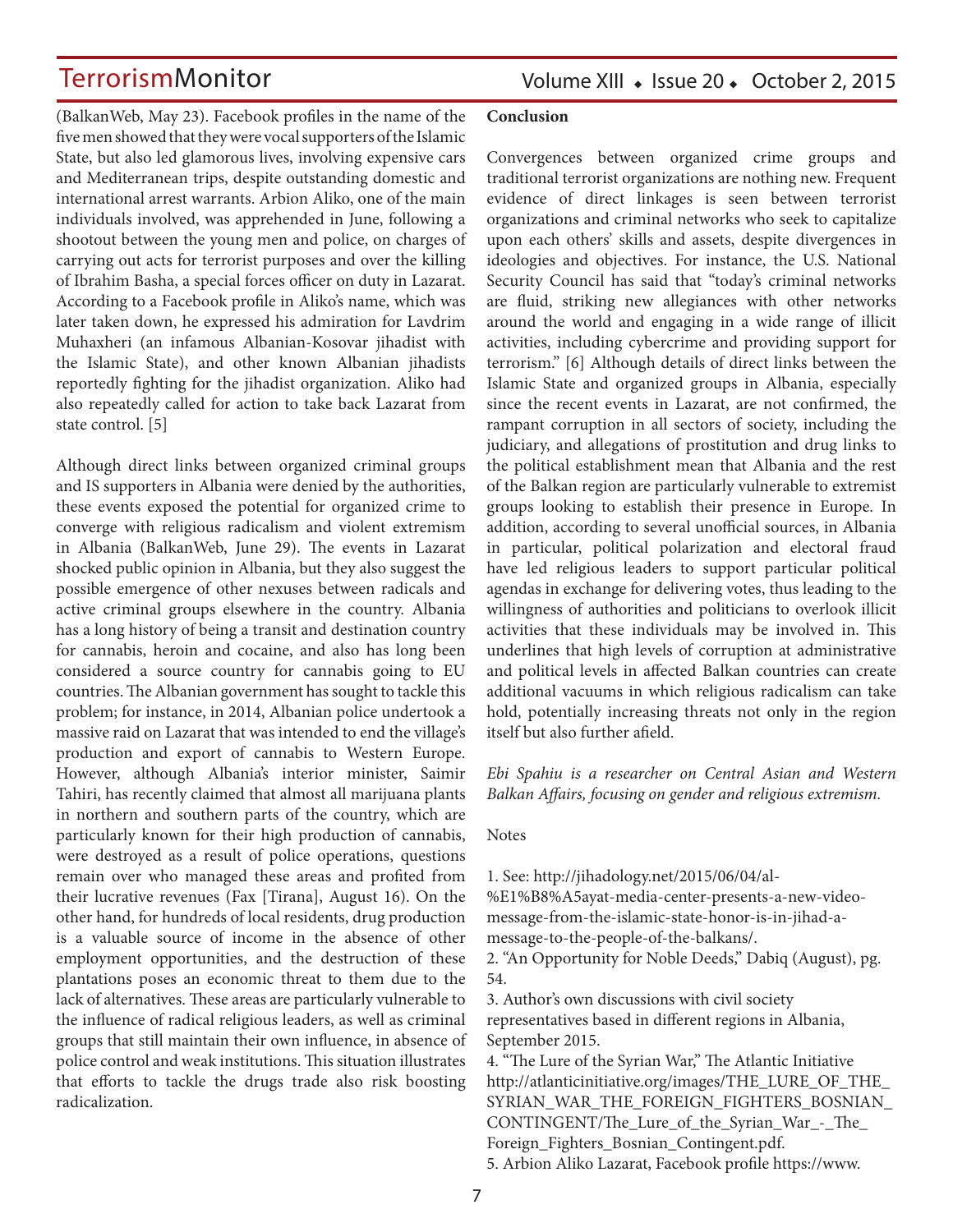[facebook.com/ar.al.18?fref=ts.](https://www.facebook.com/ar.al.18?fref=ts)

6. "Strategy to Combat Transnational Organized Crime," U.S. National Security Council, [https://www.whitehouse.](https://www.whitehouse.gov/administration/eop/nsc/transnational-crime/strategy) [gov/administration/eop/nsc/transnational-crime/strategy](https://www.whitehouse.gov/administration/eop/nsc/transnational-crime/strategy).

## **Saudi Arabia's Yemen Intervention: A High Risk Gamble?**

*James Brandon and Nicholas A. Heras*

Saudi Arabia's ongoing armed intervention in Yemen, which began overtly in March with airstrikes in support of Yemen's internationally-recognized president Abd Rabbuh Mansur Hadi, has since become a coalition effort, although the United Arab Emirates (UAE) has emerged as Saudi Arabia's major military partner in the intervention. On balance, the coalition campaign to oust the predominately Zaydi Shi'a Ansar Allah (Partisans of God—a.k.a. the Houthis) movement and their allies, which include forces loyal to Yemen's former president Ali Abdullah Saleh, has made strong progress. Saudi Arabia's daily air strikes on the Houthis and their allies in the country's capital of Sana'a and in other Houthi-dominated areas in Yemen's western highland region are degrading the Houthi alliance's conventional military forces [\(al-Arabiya](http://english.alarabiya.net/en/webtv/reports/2015/09/28/Arab-coalition-strikes-Houthi-militias-in-Yemen-s-Maarib.html), September 28; [al-Arabiya,](http://english.alarabiya.net/en/News/middle-east/2015/09/05/Arab-coalition-targets-.html) September 5).

Concurrently, Saudi Arabia, the UAE, Qatar and Kuwait have landed troops in the southern city of Aden, the former capital of South Yemen, and are using the city to assist local, southern tribal militias organized under the broad network of al-Muqawama al-Sha'biya (Popular Resistance Committees). This has succeeded first in pushing the Houthis and their allies back from the city and pressuring Houthi-held areas around the city of Taiz in the country's southwest and in the mainly desert region of Mareb, to the west of Sana'a (*[The](http://www.thenational.ae/world/middle-east/why-marib-province-is-crucial-to-coalition-victory-in-yemen) [National](http://www.thenational.ae/world/middle-east/why-marib-province-is-crucial-to-coalition-victory-in-yemen)*, September 7; [YouTube](https://www.youtube.com/watch?v=NL5LS31LBpA&feature=youtu.be), July 3; [YouTube,](https://www.youtube.com/watch?v=8DIlSN77X0Q&feature=youtu.be) June 17; [YouTube,](https://www.youtube.com/watch?v=Z3TUxll_2Lo) June 8; [YouTube,](https://www.youtube.com/watch?v=yU2Shm0St8g&feature=youtu.be) June 5; [YouTube](https://www.youtube.com/watch?v=LRLw1GG-C0w&feature=youtu.be), May 31; [Khabar](http://khabaragency.net/news24642.html)  [News Agency](http://khabaragency.net/news24642.html) [Taiz], April 21; [YouTube,](https://www.youtube.com/watch?v=-MfoJ_Bnqmg) April 21; [al-Arabiya](http://english.alarabiya.net/en/News/middle-east/2015/03/26/Thousands-of-Yemenis-hail-Operation-Decisive-Storm-in-Taiz-.html), March 26).

#### **Border Troubles**

In spite of these successes, Houthi and allied forces continue to maintain strong control over northern Yemen, including Sana'a, and Houthi forces have launched consistent attacks on several areas of southwestern Saudi Arabia that border Yemen, particularly in Najran and Jizan Provinces ([YouTube](https://www.youtube.com/watch?v=sAd0oLjp9Ck), June 9; [YouTube,](https://www.youtube.com/watch?v=qsWgIQ09noM) May 29; [YouTube,](https://www.youtube.com/watch?t=202&v=bwA3eVlddH0) May 5). For instance, on September 18, two Bangladeshis were killed when mortars fired from Yemen struck a hospital in Samtah, a town in the Saudi Red Sea coastal province of Jizan that is only a few miles from the Yemen border (*[Daily Star](http://www.thedailystar.net/frontpage/2-bangladeshis-killed-saudi-hospital-145516)* [Dhaka], September 19). Earlier, on September 14, Saudi Arabia announced that one soldier had been killed in an attack on a border post in Jizan, ([SPA,](http://www.spa.gov.sa/english/search.php?pg=1&s=jazan&by1=n) September 14). A day earlier, four soldiers had been killed in another cross-border attack in Najran ([SPA](http://www.spa.gov.sa/english/details.php?id=1398124),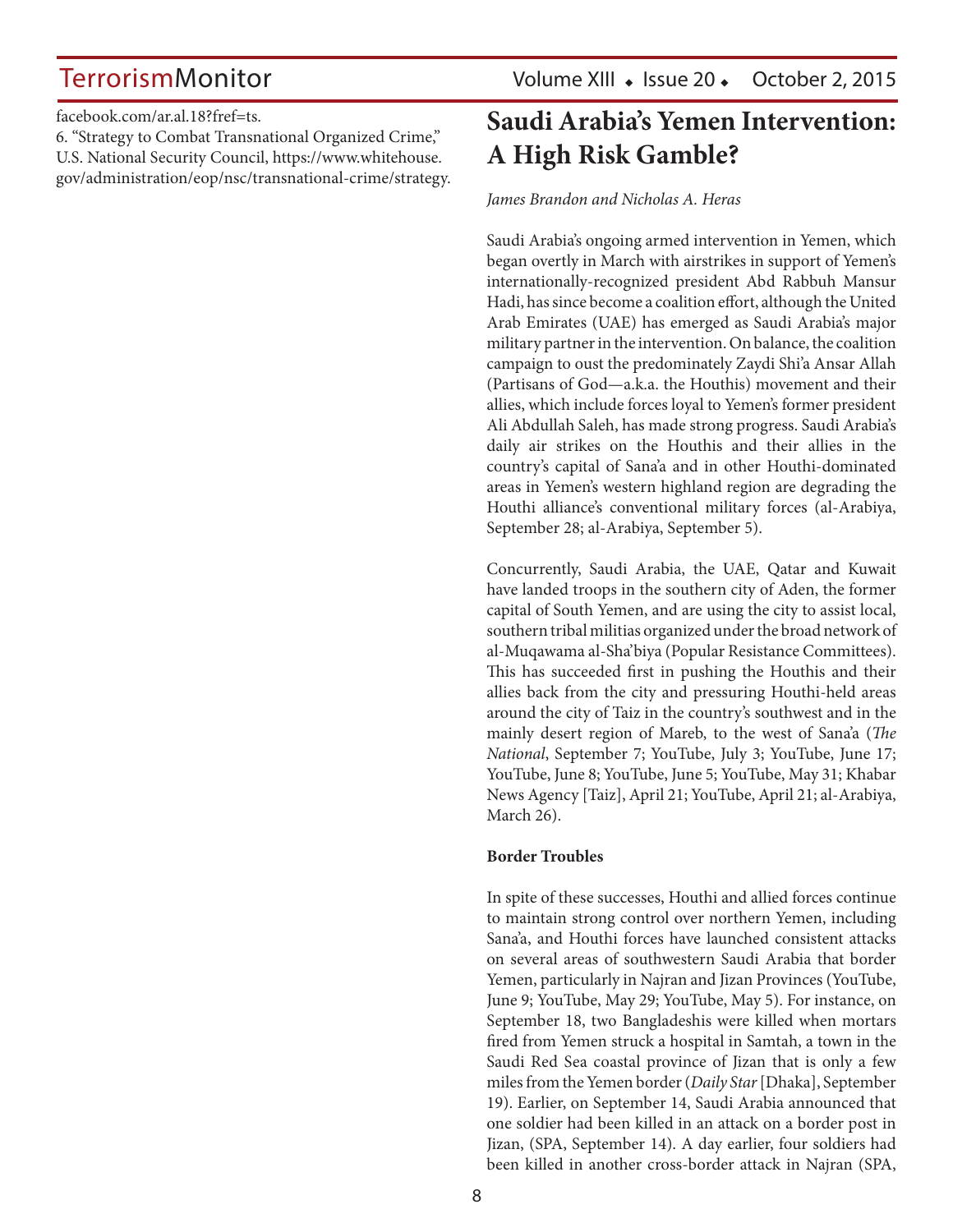### Volume XIII · Issue 20 · October 2, 2015

September 13). This stream of attacks, while not seriously jeopardizing Saudi control of the area, is nonetheless almost constant, placing considerable pressure on civilian populations in the region, particularly through the Houthis' use of indiscriminate rocket attacks.

A further challenge to Saudi Arabia is the latest risk of the conflict with the Houthis igniting long-dormant tensions in Najran and Jizan. Local politics in these provinces is significantly driven by sectarian and tribal loyalties that uneasily coexist with the Saudi state. Najran and Jizan, which have only been formally governed by the al-Saud dynasty since 1934, retain a strong territorial identity of their own, often in conscious opposition to the forcibly-imposed sterner al-Saud/Wahhabist traditions of central Arabia. In addition, there are strong cross-border ties between tribes in Najran and Jizan, and with the core areas of Houthi support in northern Yemen [\(YouTube,](https://www.youtube.com/watch?v=Sc9C3y1LzjM) March 29; *[al-Akhbar](http://english.al-akhbar.com/node/22435)* [Beirut], November 12, 2014). [1]

Suggestive of Saudi awareness of these potential tensions, early in the coalition's campaign in Yemen, the Saudi government deployed a strong, and highly symbolic, Saudi Arabian National Guard (SANG) force to its southwestern provinces that border Yemen [\(YouTube,](https://www.youtube.com/watch?v=jSZ7tndJtqo) April 27). Najran, which historically had a majority Ismaili Sh'ia Muslim population and also a significant Zaydi Shi'a population with historic socio-cultural ties to areas of northern Yemen presently controlled by the Houthis, has previously been the site of significant protests against the Saudi regime, as well as inter-sectarian violence between Sunnis and the Shi'a sects ([YouTube](https://www.youtube.com/watch?v=irq_mOmWwHU), April 27; [YouTube](https://www.youtube.com/watch?v=v8HmUfYRxqI), April 27; [Okaz](http://www.okaz.com.sa/new/Issues/20150401/Con20150401762313.htm) [Riyadh], April 1; [al-Riyadh,](http://www.alriyadh.com/1035187) April 1; [AP](http://accesswdun.com/article/2015/5/309562), May 12; [Okaz](http://www.okaz.com.sa/new/Issues/20150401/Con20150401762313.htm) [Riyadh], April 1; *[al-](http://english.al-akhbar.com/node/22435)[Akhbar](http://english.al-akhbar.com/node/22435)* [Beirut], November 12, 2014; [BBC](http://news.bbc.co.uk/2/hi/middle_east/725597.stm), April 25, 2000). [2] Apparently concerned with demonstrating the loyalty of the local Najrani population, Saudi media showed footage of elaborate local, tribal welcoming ceremonies for SANG forces, especially from the Bani Yam, the most important Ismaili tribal confederation in the governorate ([YouTube](https://www.youtube.com/watch?v=v8HmUfYRxqI), April 27; [YouTube](https://www.youtube.com/watch?v=LaHoRwrCbdY), April 26; [YouTube,](https://www.youtube.com/watch?v=JVR_jNAxhto) March 28). Saudi Arabia's Minister of the National Guard, Prince Mu'atib bin Abdullah bin Abdul Aziz al-Saud, the son of the recently deceased King Abdullah bin Abdul Aziz al-Saud and a powerful player within the Saudi royal family, also personally travelled to Najran to participate in festivities marking the SANG's deployment with the region's powerful local tribes ([YouTube](https://www.youtube.com/watch?v=ds2QD_evWko), June 14). These efforts can be understood as an attempt to bolster local loyalties to the Saudi state, to spread a wider message that the area is calm and also to show SANG forces protecting the local population against the Houthi threat.

In addition, there have previously been unverified reports mainly from Iranian state media sources—of local opposition forces emerging from Najrani tribes who were deeply dissatisfied with Saudi Arabia's air campaign in Yemen. Most strikingly, in mid-June, reports by Iranian media, and media produced by Iran's allies in Syria, claimed that an armed opposition organization called Ahrar al-Najran (Free Ones of Najran) had been formed in the region by these local, anti-Saudi tribal forces (Shaam Times [Damascus], June 18; [Fars News](http://arabic.farsnews.com/allstories/news/13940325000680) [Tehran], June 15; [YouTube](https://www.youtube.com/watch?v=XZsHIgy2R8g&feature=youtu.be), June 15). Pro-Iran media also claimed that the movement had captured a military base, shot down a Saudi helicopter, engaged in numerous clashes with government forces and also set up an organization called "The Youth of Najran" ([Fars News,](http://english.farsnews.com/newstext.aspx?nn=13940411000888) July 2; [Fars News,](http://english.farsnews.com/newstext.aspx?nn=13940410001324) July 1). In addition, these media sources claimed that the Saudi Air Force was conducting air strikes against Najrani armed opposition groups belonging to the Ahrar al-Najran movement [\(Fars News](http://english.farsnews.com/newstext.aspx?nn=13940431000962), July 22; [Tasnim News](http://www.tasnimnews.com/arabic/Home/Single/788109)  [Agency](http://www.tasnimnews.com/arabic/Home/Single/788109) [Tehran], July 2). There has been no independent corroboration of any of these events, however. Moreover, since summer, Iranian claims of domestic Saudi opposition forces in Najran have tailed off. This suggests either that such forces, if they existed, have become less active, or that Iran's government decided that promoting such propaganda were no longer in its interests.

#### **South Yemeni Secession Threat**

Further complicating the Saudi-led coalition's efforts in Yemen is the re-emergence of an emboldened Southern Yemeni secessionist movement. This is primarily being driven by local anti-Houthi Popular Resistance Forces, stylizing themselves as the Southern Resistance; these forces are more loudly seeking support for the independence of South Yemen, which was forcibly reunified with North Yemen after the country's 1994 civil war, through the assistance of Saudi Arabia and the UAE, even if this move runs contrary to the Saudi-led coalition's aim to restore a strong, pro-Saudi national government in Sana'a ([al-Jazeera](http://www.aljazeera.com/news/middleeast/2014/11/tensions-soar-at-southern-yemen-protest-camp-20141129142436169878.html), November 29, 2014; [YouTube](https://www.youtube.com/watch?v=G4K-xRzfmcs), December 23, 2013; [YouTube](https://www.youtube.com/watch?t=5&v=X8SWEKf5838), March 19, 2013).

As the Saudi and UAE-led coalition seeks to build a Houthiresistant, quasi-national government structure in southern Yemen, these local calls from prominent southern Yemeni actors for secession (and a growing rejection of President Hadi, a unitary Yemeni state or even a devolved federalism structure), present a growing policy dilemma for Saudi Arabia (*Aden al-Ghad*, September 16; *Aden al-Ghad*, September 8; *[al-Akhbar](http://english.al-akhbar.com/node/23516)* [Beirut], January 30; [YouTube,](https://www.youtube.com/watch?t=27&v=ZbcCkrGUUFQ) March 25, 2013). As the necessary local partners for the Saudi and UAE-led coalition against the Houthis and allies forces, the Southern